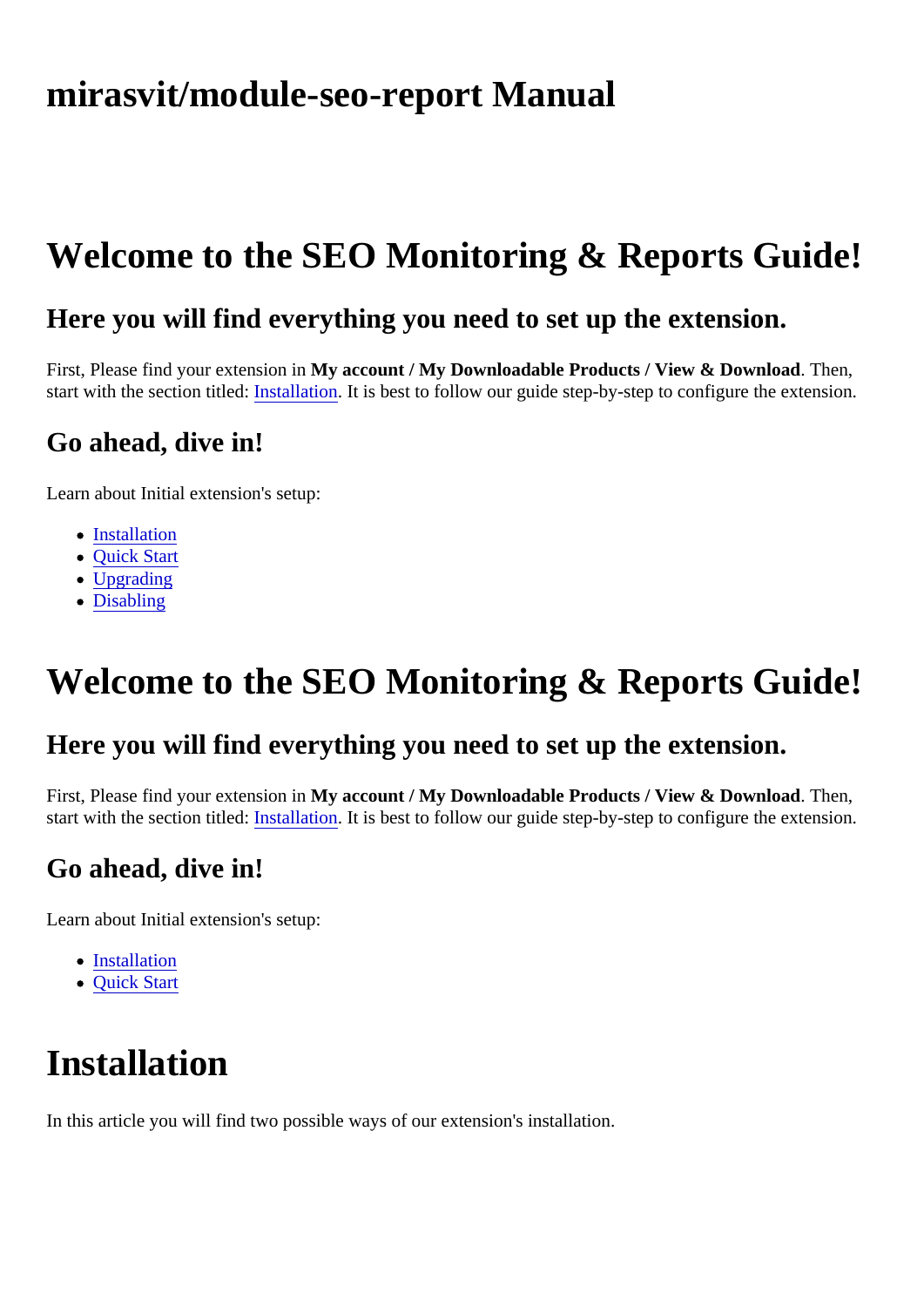## <span id="page-1-0"></span>Installation via composer (preferably)

We recommend this installation method because Composer doesn't allow to overwrite files.

- 1. Backup your store's database and web directory.
- 2. Login to the SSH console of your server and navigate to the root directory of the Magento 2 store.
- 3. Copy the installation instructions from the padge Downloadable Products / View & Download to the SSH console.
- 4. Run commanothp -f bin/magento module: enable Mirasvit Core Mirasvit\_SeoReport Mirasvit\_Dashboard to enable the extension.
- 5. Run commanoth p-f bin/magento setup:upgrade to install the extension.
- 6. Run commanoth p-f bin/magento cache: clean to clean the cache.
- 7. Deploy static view files rm -rf pub/static/\* rm -rf var/view\_preprocessed/\* php -f bin/magento setup:static-content:deploy

## Installation via direct file upload

You can also install the extension via direct files uploading.

- 1. Go to My Downloadable Products / View & Download
- 2. Unpack .zip package and copy contents to magento root directory
- 3. Run commanoth -f bin/magento module: enable Mirasvit Core Mirasvit\_SeoReport Mirasvit\_Core Mirasvit\_Dashboard to enable the extension.
- 4. Run commanoth p-f bin/magento setup:upgrade to install the extension.
- 5. Run commanoth bin/magento cache: clean to clean the cache.
- 6. Deploy static view files rm -rf pub/static/\* rm -rf var/view\_preprocessed/\* php -f bin/magento setup:static-content:deploy

Learn about the initial setup:

Quick Start

## Quick Start

As you've successfully completerstallationof SEO Monitoring, we will guide you through the main steps required to start efficiently using our extension.

1.

Add own store

- Go to Marketing / SEO Monitoring / Domains
- o PressAdd New Domain and fill all required fields
- Save new domain

2.

- -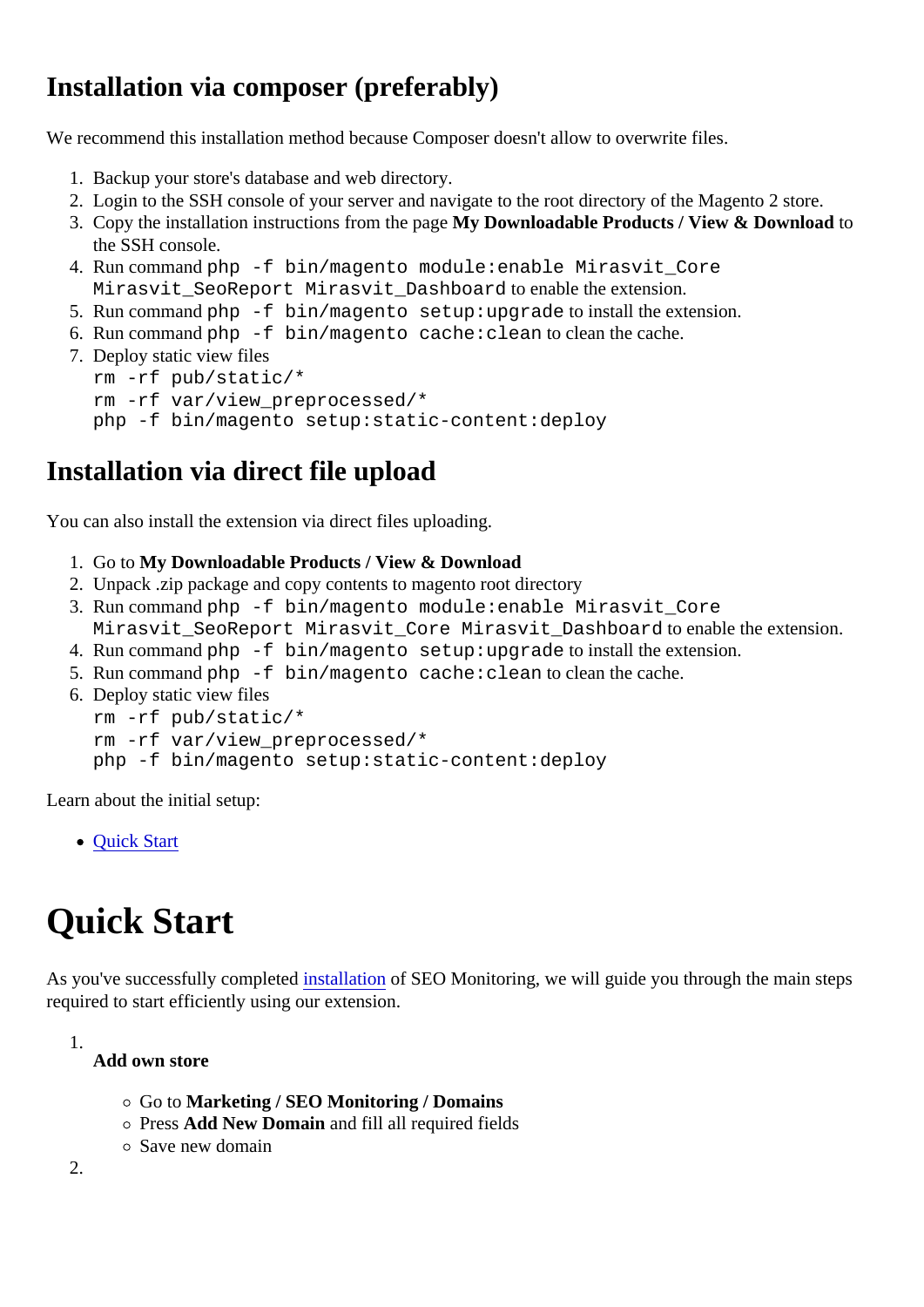#### <span id="page-2-0"></span>Add keywords

 $\circ$ After successfull adding webmaster keyfilthe keywords will be fetched from the Google Search Console automatically.

To initiate fetching process manually after adding the webmaster keyfile just execute commands below: bin/magento cron:run --group=mst\_seo\_report\_history\_update bin/magento cron:run --group=mst\_seo\_report\_summarize

## Extension Upgrading

To upgrade the extension follow these steps:

- 1. Backup your store's database and web directory.
- 2. Login to the SSH console of your server and navigate to the root directory of the Magento 2 store. If extension was installed via:
	- $\circ$  Composer run command composer require mirasvit/module-seo-report:\* --update-with-dependencies to update current extension with all dependencies.

**Note** 

In some cases the command above is not applicable, it's not possible to update just current module, or you just need to upgrade all Mirasvit modules in a bundle. In this case command above will have no effect.

Run instead composer update mirasvit/\* command. It will update all Mirasvit modules, installed on your store.

- o Direct file upload: download new extension package from our store and copy contents to root Magento directory
- 3. Run commanothp -f bin/magento setup:upgrade to install updates.
- 4. Deploy static view filesm -rf pub/static/\*; rm -rf var/view\_preprocessed/\*; php -f bin/magento setup:static-content:deploy
- 5. Run commanoth p-f bin/magento cache: clean to clean the cache.

## Extension Disabling

### Temporarily Disable

To temporarily disable the extension please follow these steps:

- 1. Login to the SSH console of your server and navigate the to root directory of the Magento 2 store.
- 2. Run the commandhp -f bin/magento module: disable Mirasvit\_Core Mirasvit SeoReport Mirasvit Core Mirasvit Dashboard to disabled the extension.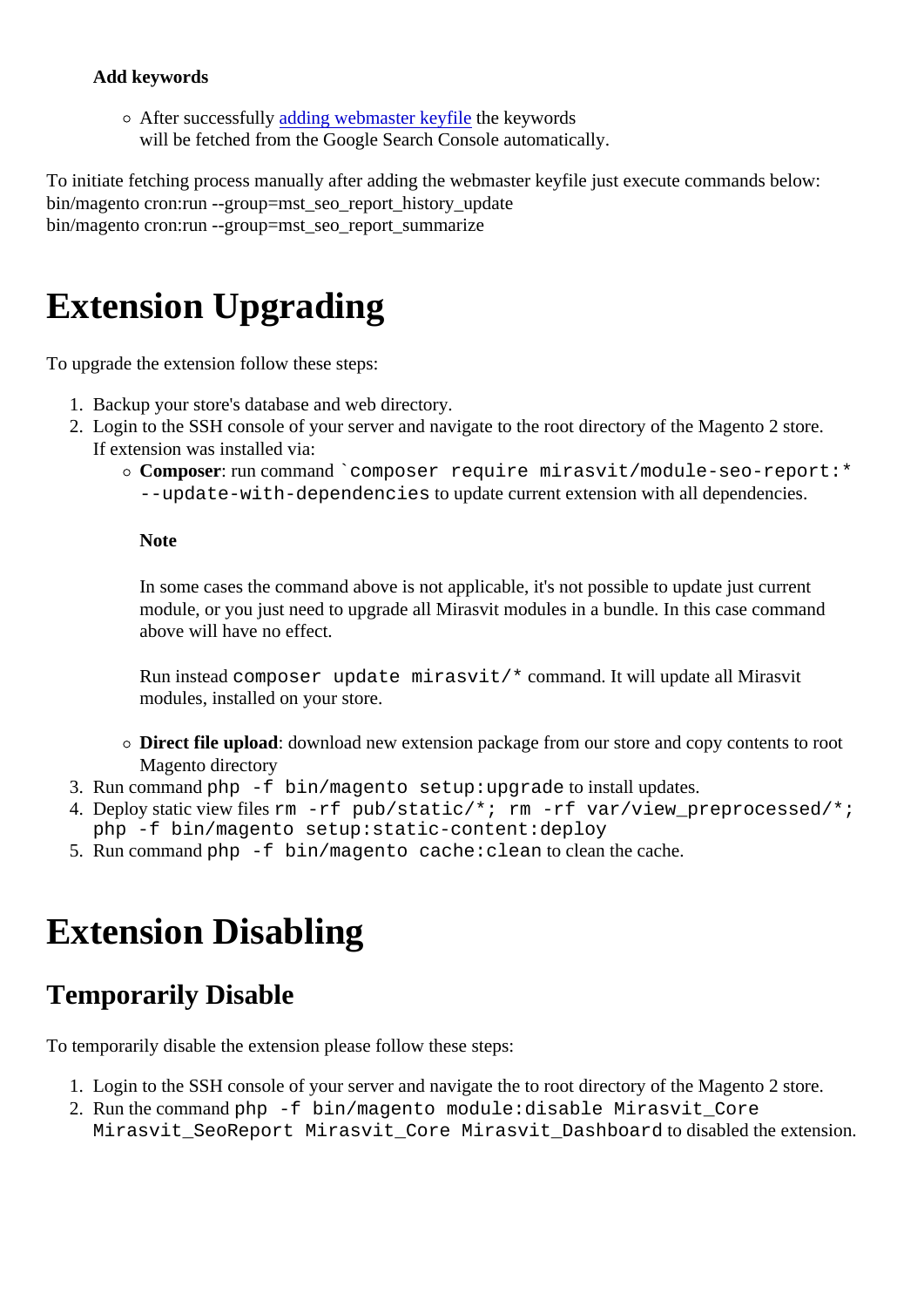### <span id="page-3-0"></span>Remove the Extension

To uninstall the extension please follow these steps:

- 1. Login to the SSH console of your server and navigate to the root directory of the Magento 2 store.
- 2. Disable extension.
- 3. Run command composer remove mirasvit/module-seo-report to remove the extension.

# Webmaster Key File

To add webmaster key file you need:

- 1. Login to your google account.
- 2. Visit pagehttps://console.developers.google.com/apis/credentials
- 3. Create project
- 4. Create creditionals->Service account key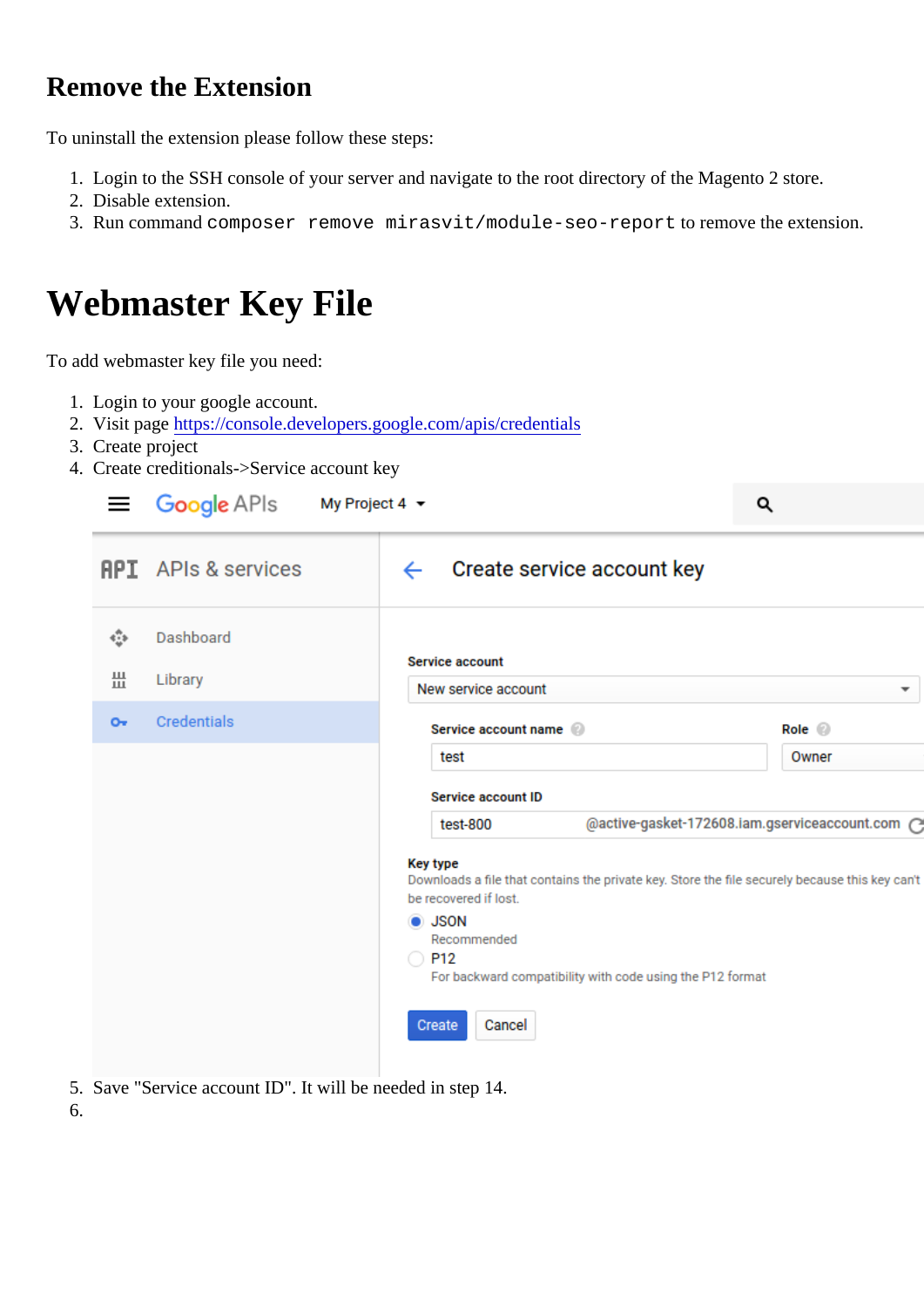#### Push "Create"

| <b>Service account</b><br>New service account        |                                                                                                |                                                 |                                                                         |
|------------------------------------------------------|------------------------------------------------------------------------------------------------|-------------------------------------------------|-------------------------------------------------------------------------|
| Service account name                                 |                                                                                                | Role <sup>@</sup>                               |                                                                         |
| test                                                 |                                                                                                | Owner                                           |                                                                         |
| <b>Service account ID</b>                            |                                                                                                |                                                 |                                                                         |
|                                                      |                                                                                                |                                                 |                                                                         |
| test-800<br><b>Key type</b><br>be recovered if lost. | Downloads a file that contains the private key. Store the file securely because this key can't | @active-gasket-172608.iam.gserviceaccount.com @ |                                                                         |
| $\bullet$ JSON<br>Recommended<br>$\bigcirc$ P12      | For backward compatibility with code using the                                                 | New private key                                 |                                                                         |
| Create<br>Cancel                                     |                                                                                                | only copy of the key, so store it securely.     | My Project 4-639b9828217a.json has been saved on your computer. This is |

Save creted key. It will be needed in step 15.

7.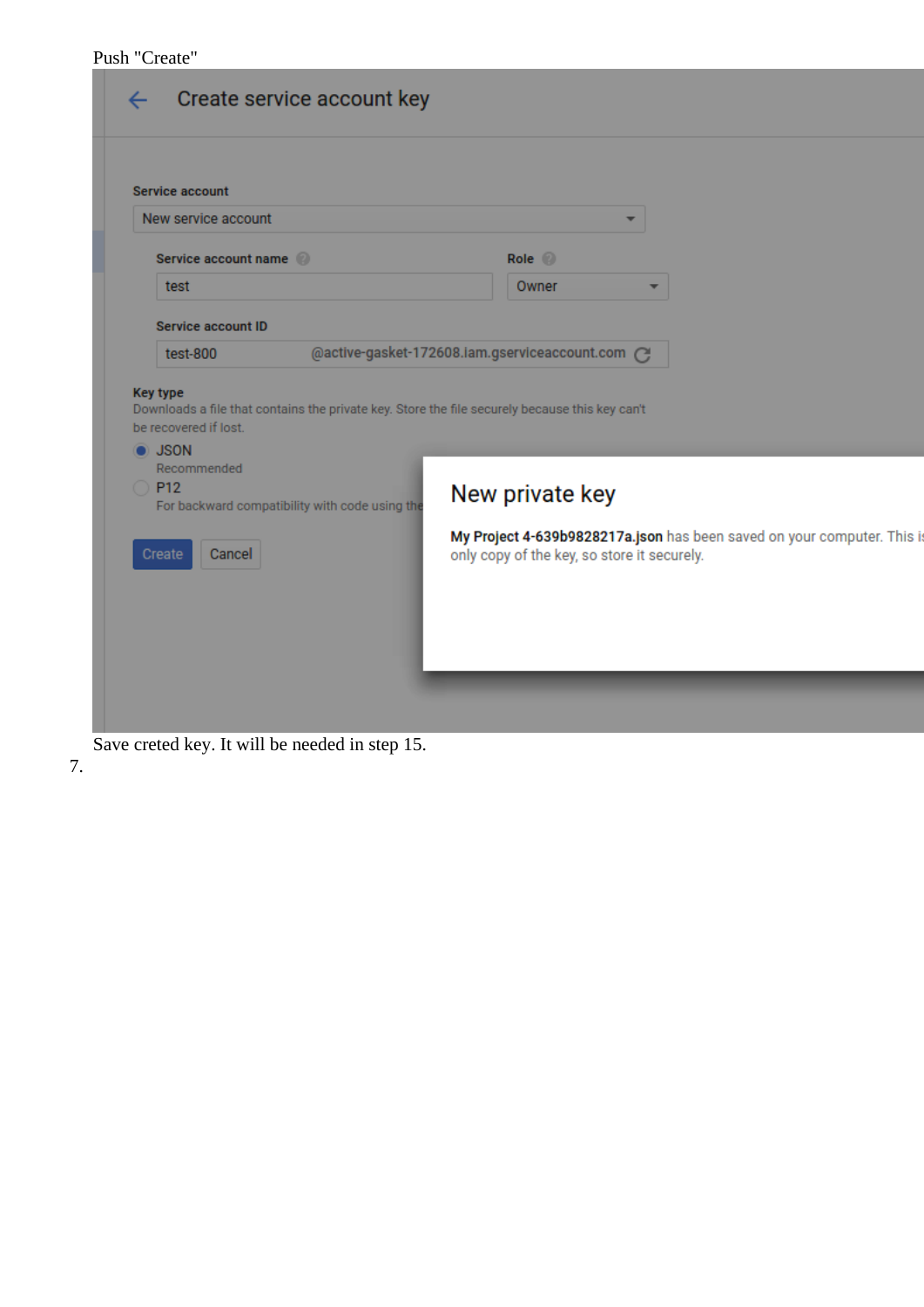#### Enable Search Console API

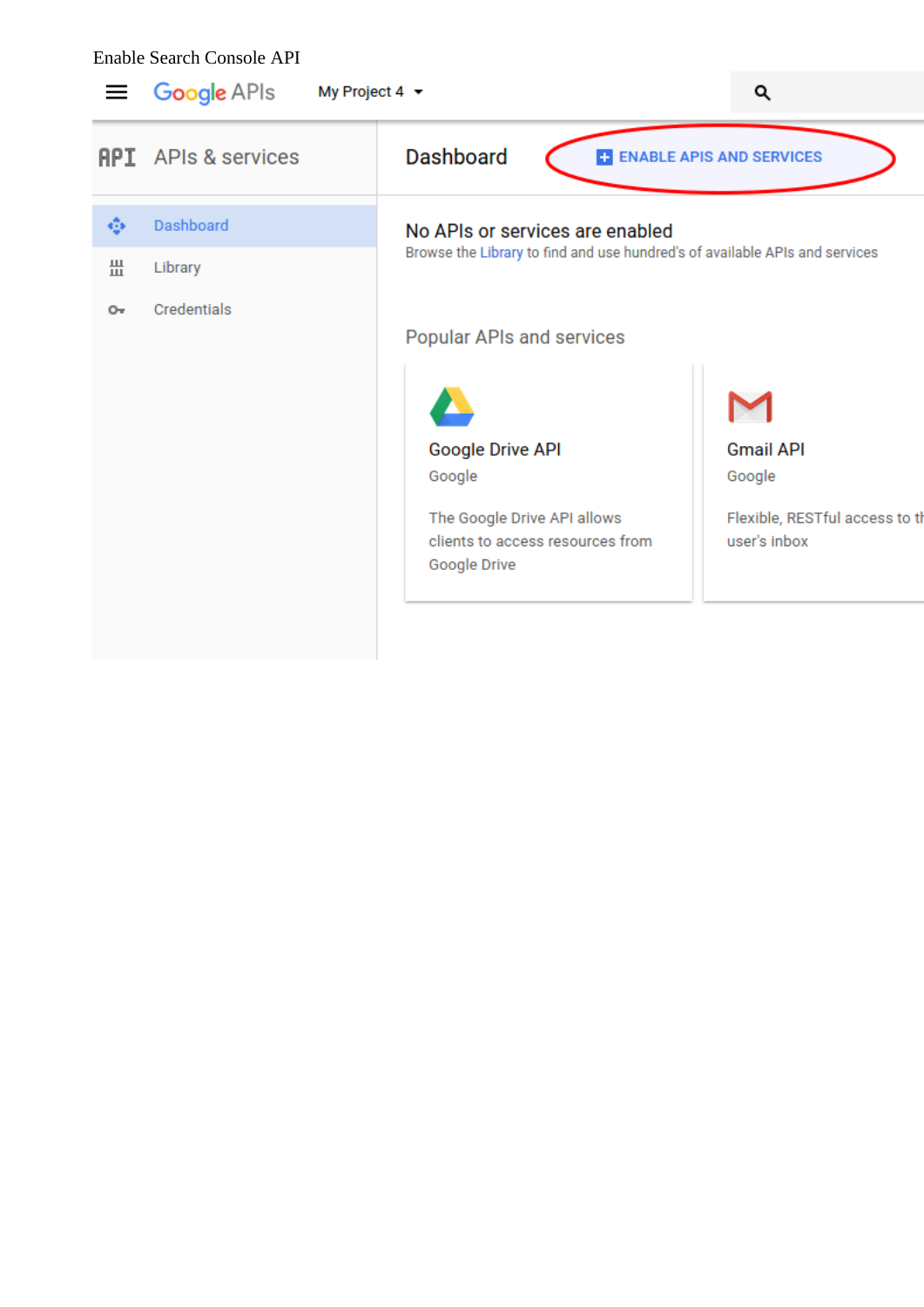



Q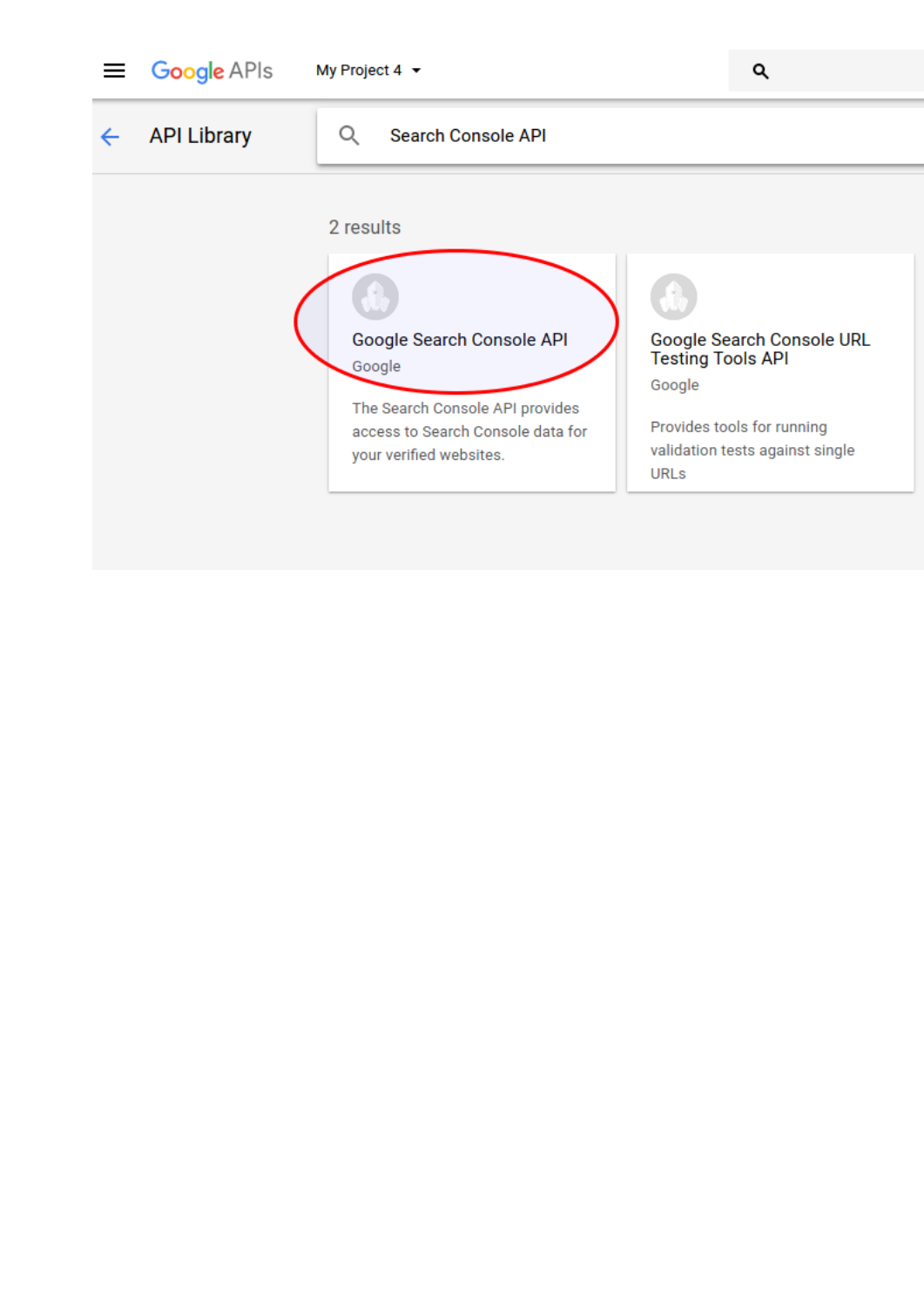

**API Library**  $\leftarrow$ 



6/30/17, 3:46 AM

#### **Service name**

webmasters.googleapis.co m

- **About Google** Google's mission is to organize the world's information and make it universally a products and platforms like Search, Maps, Gmail, Android, Google Play, Chrome meaningful role in the daily lives of billions of people.
- 8. Add site in webmaster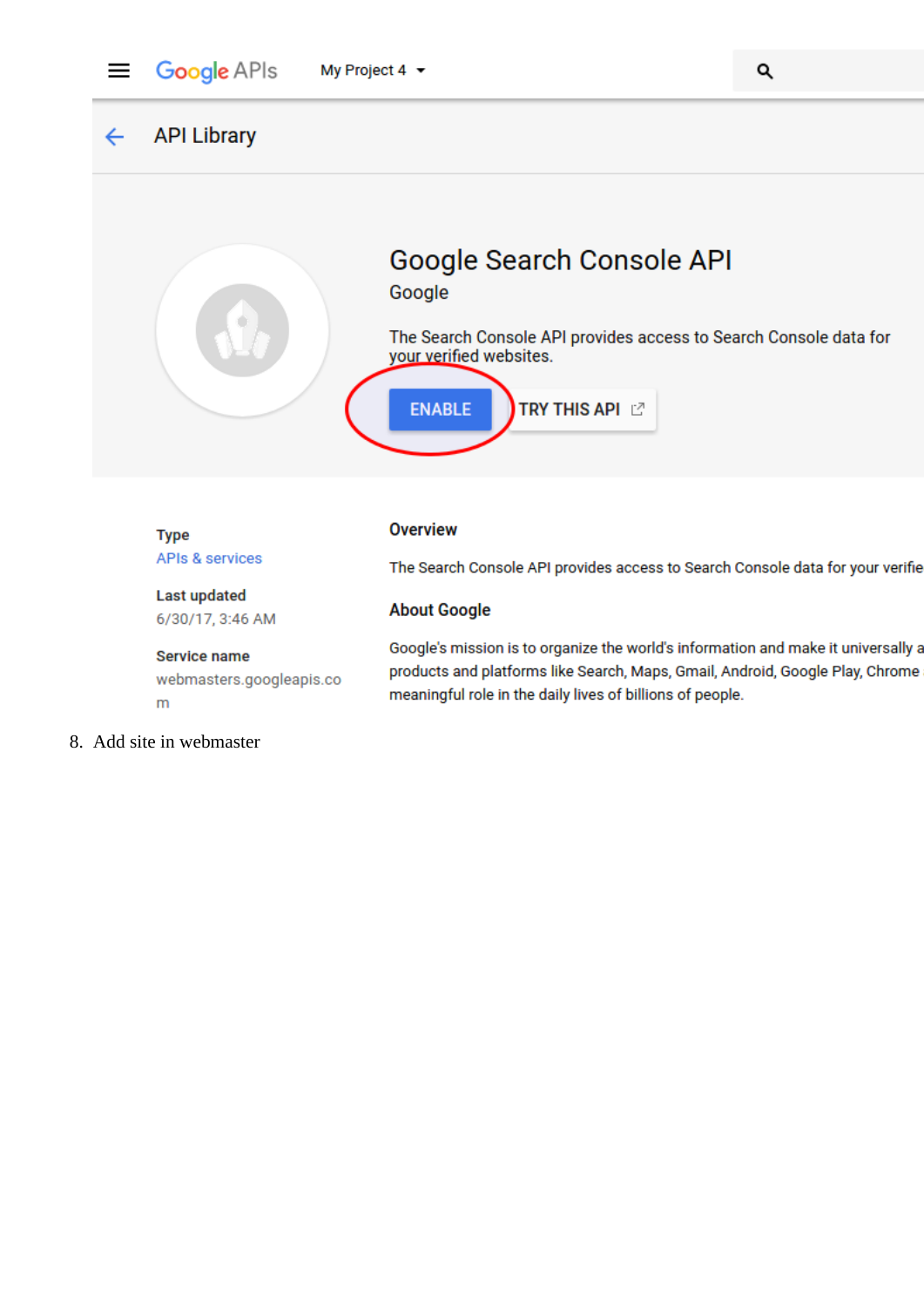Changehttp://www.exaple.com/ at your store.

9.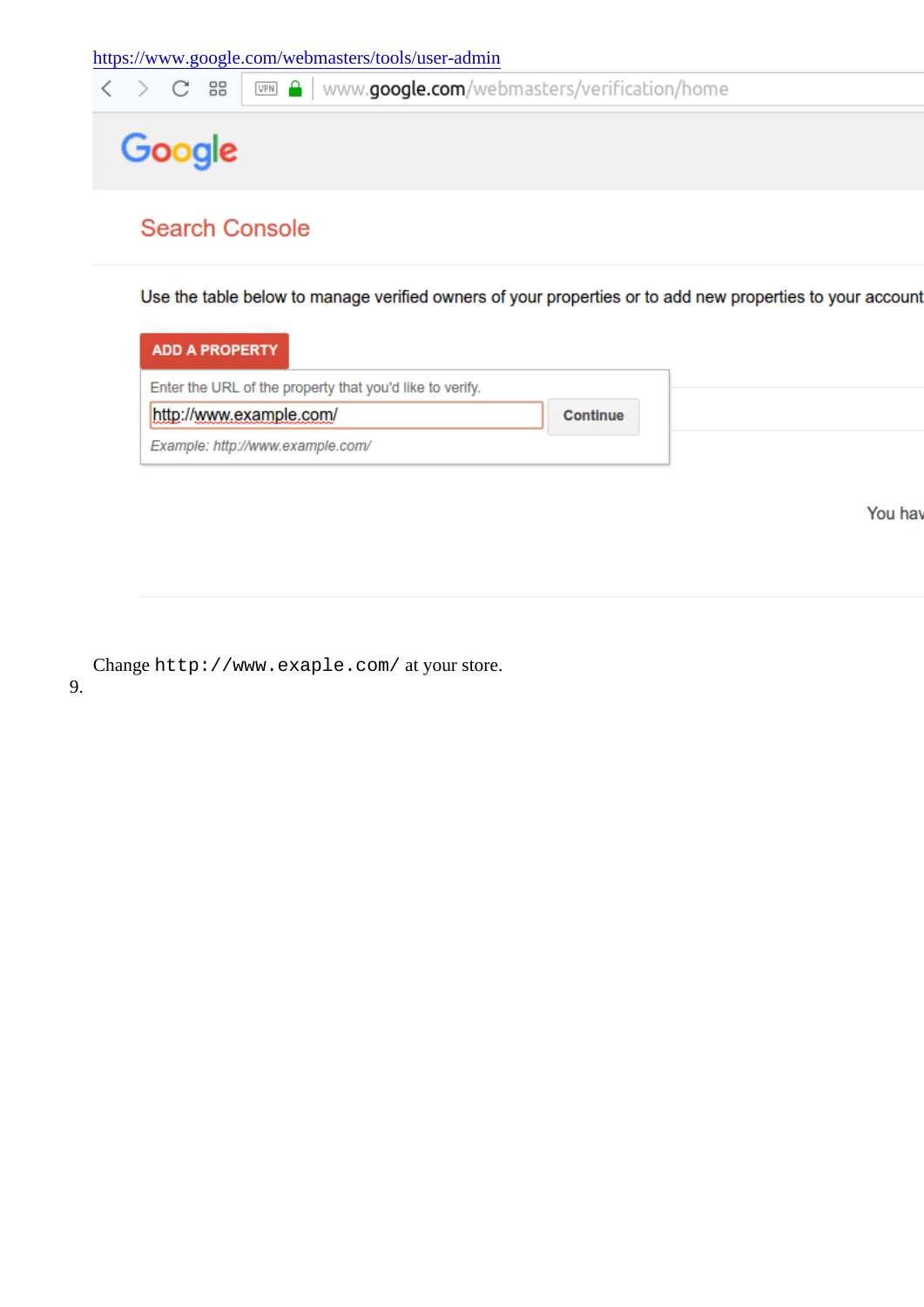If site is not verified you'll need verify it.

10. Visit [https://www.google.com/webmasters/tools/user-ad](https://www.google.com/webmasters/tools/user-admin)min

- 11. Push "Add property new"
- 12. Chose from "Properties" your store.
- 13. Push "Add an owner"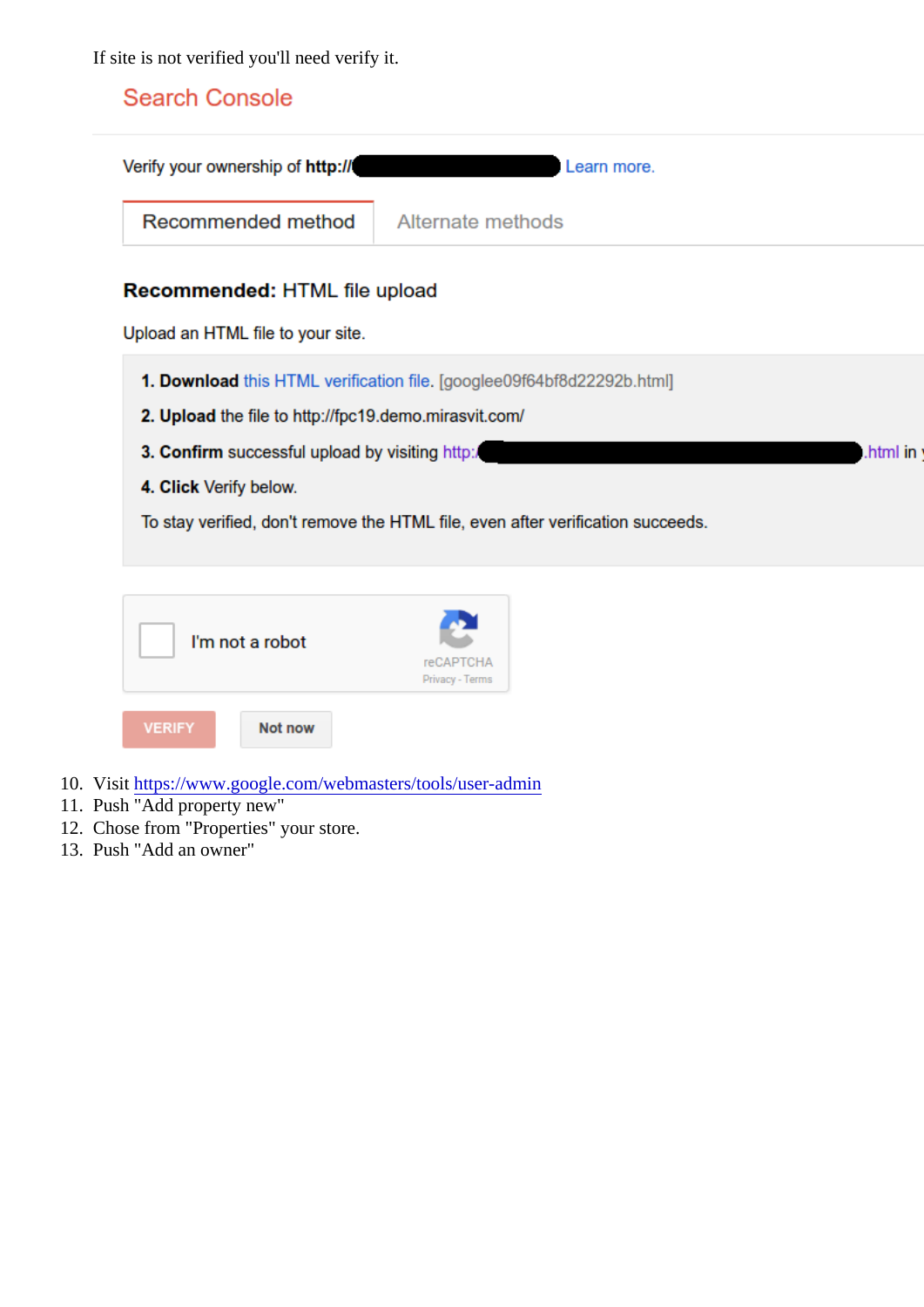You can get owner here

| $\equiv$ Google APIs       | My Project 4 $\star$                                                                                                                                                                                                                                                          | Q                                                                                                                          |
|----------------------------|-------------------------------------------------------------------------------------------------------------------------------------------------------------------------------------------------------------------------------------------------------------------------------|----------------------------------------------------------------------------------------------------------------------------|
| <b>API</b> APIs & services | Create service account key<br>$\leftarrow$                                                                                                                                                                                                                                    |                                                                                                                            |
| Dashboard                  |                                                                                                                                                                                                                                                                               |                                                                                                                            |
| Library                    | New service account                                                                                                                                                                                                                                                           | ▼                                                                                                                          |
| <b>Credentials</b>         | Service account name @                                                                                                                                                                                                                                                        | Role <b>O</b>                                                                                                              |
|                            | test                                                                                                                                                                                                                                                                          | Owner                                                                                                                      |
|                            | <b>Service account ID</b>                                                                                                                                                                                                                                                     |                                                                                                                            |
|                            | test-800                                                                                                                                                                                                                                                                      | @active-gasket-172608.iam.gserviceaccount.com C                                                                            |
|                            | <b>Key type</b><br>Downloads a file that contains the private key. Store the file securely because this key can't<br>be recovered if lost.<br><b>O</b> JSON<br>Recommended<br>$\bigcirc$ P12<br>For backward compatibility with code using the P12 format<br>Cancel<br>Create |                                                                                                                            |
|                            | $\cdot$ $\cdot$ $\sim$                                                                                                                                                                                                                                                        | Service account<br>$\mathbf{m}$ $\mathbf{u}$ $\mathbf{u}$ $\mathbf{u}$ $\mathbf{u}$ $\mathbf{u}$ $\mathbf{v}$ $\mathbf{v}$ |

For our example owner is "Service account ID" ( test-800@active-gasket-172608.iam.gserviceaccount.com )

14. Push "Continue"

#### **Verified owners**

| <b>Email address</b>                                            |                 |
|-----------------------------------------------------------------|-----------------|
| Enter the new owner's email address (must be a Google Account). |                 |
| test-800@active-gasket-172608.iam.gserviceaccoun                | <b>Continue</b> |
| Example: friend@example.com                                     |                 |
| Add an owner                                                    |                 |

15. Add downloaded in step 6 "Webmaster Key File" in magento admin panel Stores->Configuration->Seo Reports

## **Troubleshoot**